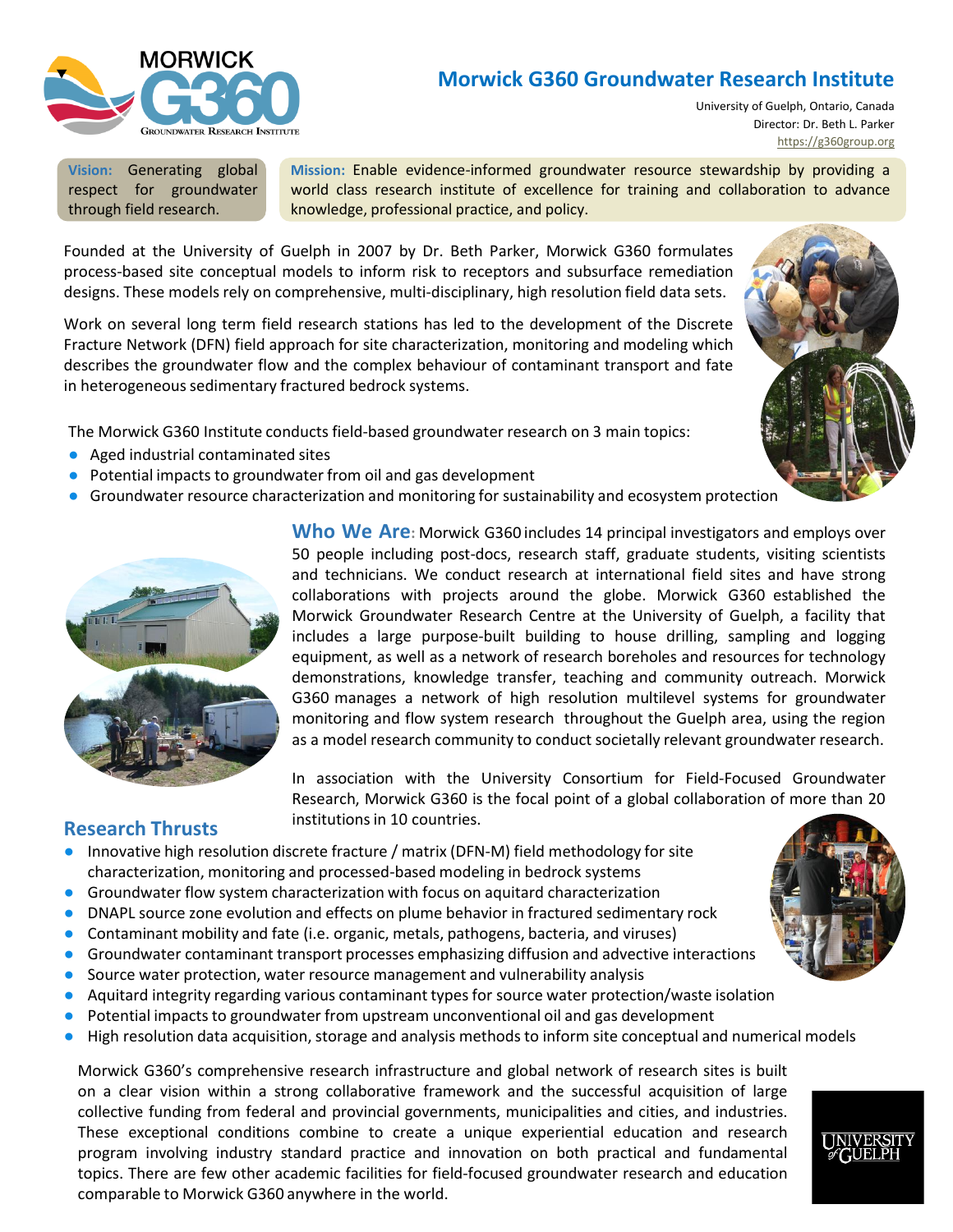## **Morwick G<sup>360</sup>Principal**

Hydrogeology,



**Investigators Dr. Beth Parker Director, Morwick G360 Institute** NSERC Research Chair Professor, SOE, Fractured Rock Contaminant

> University of Guelph **Dr. Jana Levison** Assistant Professor Engineering Hydrogeology SOE, University of Guelph



**Dr. Andrew Binns** Associate Professor Environmental Hydraulics SOE, University of Guelph



**Dr. Bahram Gharabaghi**  Professor Water Resources Engineering SOE, University of Guelph



**Dr. Peeter Pehme** Adjunct Professor Borehole Geophysics SOE, University of Guelph





**Dr. John Cherry** Director, The University Consortium

**Dr. Emmanuelle Arnaud** Environmental Geology SES, University of Guelph



**Dr. Erica Pensini** Assistant Professor Soil Remediation SOE, University of Guelph



**Dr. Aaron Berg** Hydrology and Remote Sensing Geography, University of Guelph

**Dr. Jessica Meyer** Assistant Professor Adjunct Professor University of Iowa Adjunct SES, University of Guelph



**Dr. Ramon Aravena** Professor Emeritus Isotope Hydrology University of Waterloo

**Dr. Kari Dunfield**



Professor Environmental Microbiology Canada Research Chair, SES, University of Guelph

### **Dr. James Longstaffe** Assistant Professor Chemical Behaviour SES, University of Guelph



**Dr. Colby Steelman** Research Associate Geophysics SOE, University of Guelph

**SOE** = School of Engineering **SES** = School of Environmental Sciences

# **Morwick G360 Groundwater Academic Research Collaborators**

Dr. Tom Al Dr. Ian Clark Dr. Sarah Dickson Dr. Tony Enders Dr. Bernhard Mayer Dr. Ulrich Mayer Dr. John Molson Dr. Catherine Ryan Dr. Jim Smith Dr. André Unger

University of Ottawa University of Ottawa McMaster University University of Waterloo University of Calgary University of British Columbia University Laval University of Calgary McMaster University University of Waterloo

#### **Canada United States of America Beyond North America**

Dr. Mike Annable Dr. Atilla Aydin Dr. Susan Brantley Dr. Emily Brodsky Dr. Joel Burken Dr. David Freedman Dr. Kirk Hatfield Dr. Kristina Keating Dr. Doug Mackay Dr. Tony Runkel Dr. Tom Sale Dr. Lee Slater

University of Florida Stanford University Pennsylvania State Univ. Univ. of California, Santa Cruz Missouri Inst. of Sci. & Tech. Clemson University University of Florida Rutgers University Univ. of California, Davis University of Minnesota Colorado State University Rutgers University

Lund University

- Dr. Reginaldo Bertolo Dr. Mette Broholm Dr. Jose Maria Carmona Dr. Mustafa Eissa Dr. Alessandro Gargini Dr. Jerry Guo
- Dr. Daniel Hunkler
- Dr. James Irwing
- Dr. Guanghui JIang
- Dr. Jimmy Jiao
- Dr. Marco Petitta
- Dr. Charlotte Sparrenbom
- USP, Sao Paolo Brazil Technical University of Denmark University of Barcelona Desert Research Center, Egypt University of Bologna, Italy Chengdu University of Technology, China University de Neuchâtel, Switzerland University of Lausanne, Switzerland Institute of Karst Geology, China University of Hong Kong Sapienza University of Rome, Italy

## **Morwick G360 Sponsors and Partners**